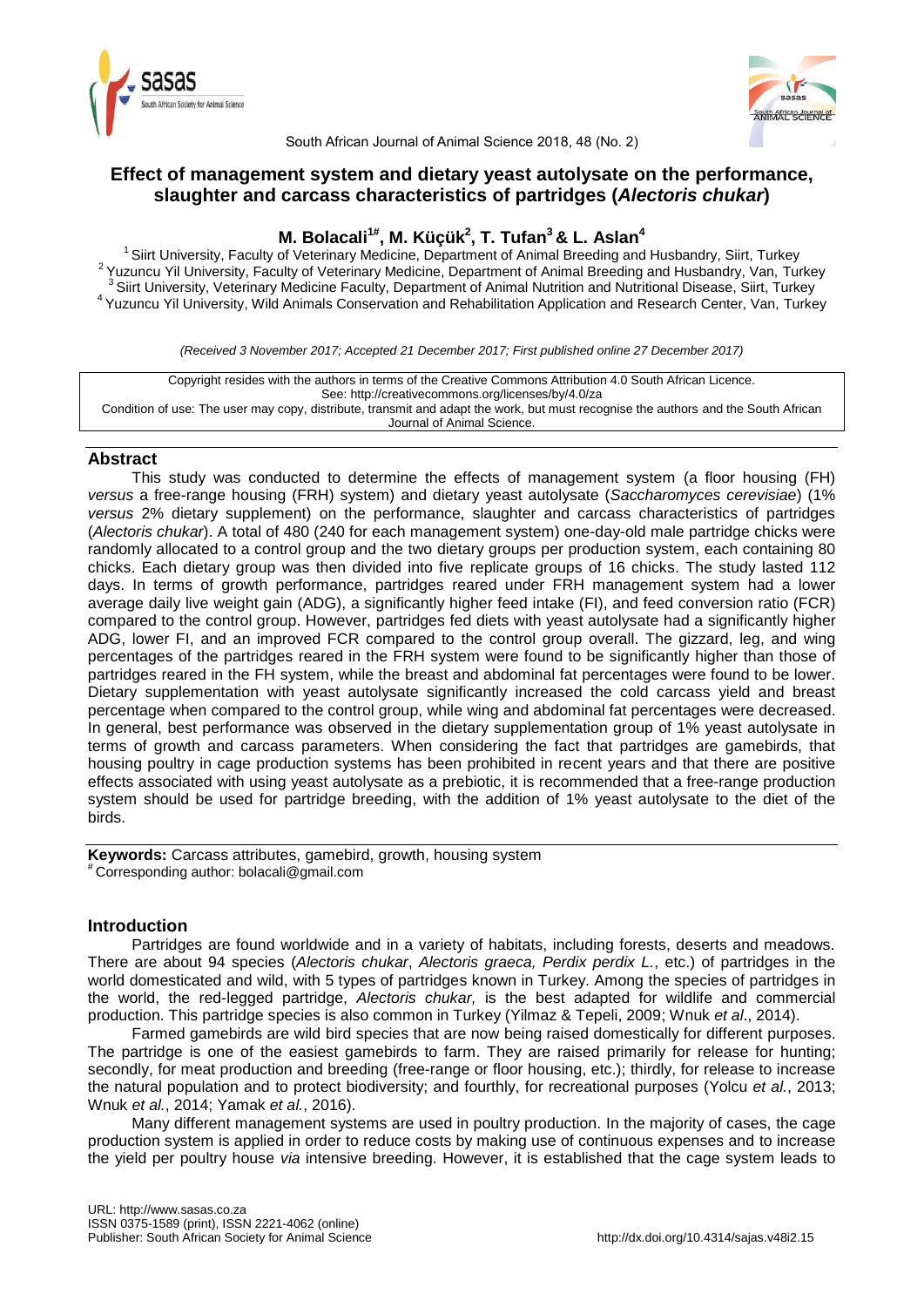fear and stress, is a cause of welfare issues and limits many important behaviours in terms of physical and mental health (Yenilmez & Uruk, 2016; Simsek *et al.*, 2017). Although partridges have been reared domestically in floor housing (FH) systems for many years, they are classified as "wild birds" when compared to other poultry species. Consideration of the management or housing system is important for individuals who consume gamebird meat, since the meat of gamebirds is more of a delicacy than that of domesticated poultry and it is more light as a meal than that of wild birds. Gamebirds reared in a free-range housing (FRH) system have more freedom of movement and, for this reason, have lower body fat percentages when compared to domesticated birds and those reared in cage production systems. In addition, providing poultry with free areas under managed conditions is an efficient method to obtain a flavour that is similar to the meat of gamebirds reared in the wild. The use of FRH in production systems has become widespread in the light of directives of the European Union, and due to consideration of the positive effects of the FRH system and the negative effects of the FH system on production (Yamak *et al.*, 2016; Yenilmez & Uruk, 2016; Simsek *et al.*, 2017). For instance, Yamak *et al.* (2016) found that partridges that were reared in a barn had higher carcass parameters (except for wing percentage) than those reared in free-range systems.

Since the use of antibiotics in poultry diets to increase performance was banned in 2006 in European Union countries, several studies have been conducted into the use of natural additives as alternatives to antibiotics (Castanon, 2007). Therefore, numerous studies conducted in recent years have examined the use of various yeasts and yeast-products in poultry diets, including inactive dry yeast, yeast culture, yeast autolysate, yeast cell walls, and live yeast, as alternative natural growth and performance enhancers (Bonos *et al.*, 2010; Aydin & Aydin, 2012; Mousa *et al.*, 2014). In particular, yeast autolysate, containing yeast cell walls obtained from inactive yeast, is a prebiotic and a good source of nutrients, containing β-glucans, mannan-oligosaccharides (MOS) that shift the gastrointestinal microflora balance towards beneficial organisms, proteins, lipids, and chitin (Patterson & Burkholder, 2003; Nikpiran *et al*., 2013). Moreover, yeast autolysate has performance-enhancing effects when used as a feed supplement for poultry (Bolacali & Irak, 2017). Khaksar *et al.* (2014) conducted a study, and found that using prebiotics in partridge diets reduced the feed intake and back-neck percentage and increased the breast and intestine percentages.

The production of partridge has become widespread in recent years. Determining suitable breeding systems for partridges and adding dietary prebiotics are important in terms of reducing economic losses during the growth period and ensuring higher performance. However, studies conducted into various breeding systems on the use of dietary supplementation with yeast autolysate as an alternative to antibiotics and the effects of this additive on performance in partridges, are lacking. The aim of this study was therefore to determine the effects of dietary yeast autolysate and different management systems on performance, slaughter, and carcass characteristics in partridges.

## **Materials and Methods**

This experiment was conducted at the Yuzuncu Yil University Wild Animals Conservation and Rehabilitation Application and Research Center. All animal-use protocols were performed in accordance with the guide of Application and Research Center and Directive 2010/63/EU of the European Parliament and Council of 22 September 2010, on the protection of animals used for scientific purposes.

A total of 480 (240 in FH and 240 in FRH-system) one-day-old male chicks (*Alectoris chukar*) were randomly allocated to a control group and two experimental dietary groups per production system, each containing 80 chicks. Each dietary group was then divided into five replicate groups of 16 chicks. Cetin and Kirikci (2000) reported that the optimal stock density for partridge raising was 600 cm<sup>2</sup>/partridge. The chicks of all the replicate groups for the floor housing (FH) system were housed in cages measuring 0.46 x 2.06 x 0.30 m in width, length and height, respectively (592 cm<sup>2</sup>/chick). The chicks of all the replicate groups for the free-range housing (FRH) system were housed in cages measuring 2.0 x 2.0 x 3.0 m in width, length and height, respectively (2500 cm<sup>2</sup>/chick). At 56 days of age, 24-hour access was given to the chicks in the FRH system to outdoor pens measuring  $6.0 \times 2.0 \times 3.0$  m, through a door measuring  $0.60 \times 0.60$  m (7,500) cm<sup>2</sup>/chick). A 24-h light regime was applied at 1 - 3 days of age, which was reduced gradually to 14 h at 4 -56 days of age; this light regime was continued until slaughter.

The yeast autolysate (InteWall, S. cerevisiae, NCYC R 625, Integro Food and Feed Manufacturing Company, İstanbul, Turkey) which was used as a prebiotic in this study, consists of 92% dry matter, 40% crude protein, and 32% MOS and β-glucans. The study lasted 112 days. The partridges were initially fed a prepared starter diet (weeks 1 - 8), followed by a grower diet (weeks 9 - 16) (Table1). The raw nutrient contents of the mixed feedstock used in the study were determined in accordance with AOAC (2000) in the Laboratory for Animal Nutrition and Nutritional Diseases at the Faculty of Veterinary Medicine of Siirt University. The basal diets were supplemented with yeast autolysate instead of wheat bran, at levels of 0% (control), 1% (trial 1%), and 2% (trial 2%).The diets were offered *ad libitum* in mashed form and water was available at all times during the experimental period.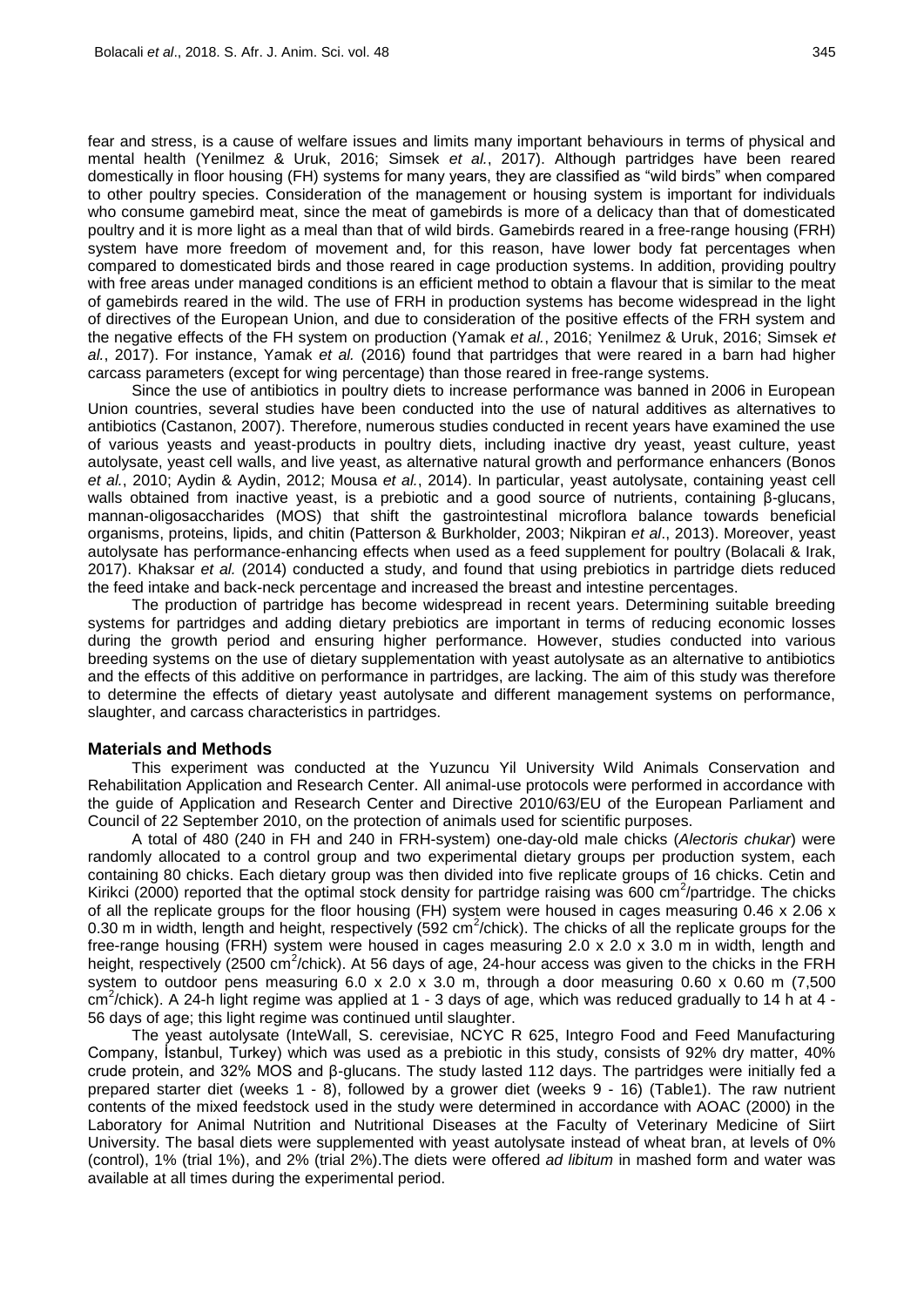| <b>Starter</b><br><b>Diet</b> | <b>Grower</b><br><b>Diet</b> | <b>Nutritional content, DM</b><br>basis $(\%)$ | <b>Starter</b><br><b>Diet</b> | <b>Grower</b><br><b>Diet</b> |
|-------------------------------|------------------------------|------------------------------------------------|-------------------------------|------------------------------|
| 47.00                         | 45.00                        | Dry matter                                     | 90.10                         | 89.90                        |
| 4.95                          | 15.40                        | Metabolic energy                               |                               |                              |
| 2.00                          | 7.00                         | kcal/kg                                        | 2918                          | 2732                         |
| 1.90                          | 0.50                         | MJ/kg                                          | 12.21                         | 11.42                        |
| 37.50                         | 28.00                        | Crude protein                                  | 25.05                         | 20.10                        |
| 3.50                          | $\overline{\phantom{a}}$     | Crude fat                                      | 3.70                          | 2.39                         |
| 1.40                          | 2.00                         | Crude fibre                                    | 3.00                          | 3.68                         |
| 1.10                          | 1.30                         | Crude ash                                      | 6.55                          | 6.74                         |
| 0.30                          | 0.30                         | Calcium                                        | 1.08                          | 1.10                         |
| 0.25                          | 0.25                         | P                                              | 0.54                          | 0.51                         |
| 0.10                          | 0.10                         | Na                                             | 0.18                          | 0.15                         |
| -                             | 0.15                         | <b>CI</b>                                      | 0.25                          | 022                          |
|                               |                              | Meth. + Cysteine                               | 0.96                          | 0.78                         |
|                               |                              | Lysine                                         | 1.25                          | 1.17                         |
|                               |                              | Threonine                                      | 0.92                          | 0.70                         |
|                               |                              | Tryptophan                                     | 0.28                          | 0.30                         |
|                               |                              |                                                |                               |                              |

**Table 1** Ingredient composition and analyzed content of nutrients of the diets used in the trial (starter diet: days 1 – 56; grower diet: days 57 – 112)

DCP: dicalcium phosphate, CP: crude protein

\*Supplied per kilogram of diet: 13.000 IU vitamin A, 3.500 IU vitamin D3, 100 mg vitamin E, 3 mg vitamin K3, 3 mg vitamin B1, 8 mg vitamin B2, 6 mg vitamin B6, 30 mg vitamin B12, 30 mg niacin, 8 mg calcium-D-pantothenate, 2 mg folic acid, 70 mg vitamin C, 70 mg D-biotin, 200 mg choline chloride, 2 mg canthaxanthin, 0.75 mg apo carotenoic acid ester, 120 mg Mn, 100 mg Zn, 90 mg Fe, 16 mg Cu, 1,5 mg I, 0.75 mg Co, 0.30 mg Se

The live body weight (LBW) (gram) of the chicks were recorded at hatching and then once weekly throughout the study. Overall weekly net feed consumption was calculated by measuring the daily leftover feed. Using this data, average daily live weight gain (ADG) (gram/day/bird), daily feed intake (FI) (gram/day/bird) and feed conversion ratio (FCR) (gram/gram) were calculated.

Experimental chicks were randomly selected on day 112 (feed was removed 8 h before sampling) after the LBW had been measured. A total of 180 partridges (90 FH and 90 FRH; 30 chicks randomly selected from those with the closest-to-average LBW from each trial group of both management systems; therefore six from each replicate group) were slaughtered.

The data were analyzed using a factorial model of the general linear model procedure in SPSS software (SPSS evaluation version 23.0; IBM Corp., Armonk, NY, USA). The interaction of production system and feed supplementation on live weight, ADG, FI, FCR, slaughter and carcass weights/percentages were determined using the PROC GLM procedure. The model used was:

 $Y_{iik} = \mu + PS_i + FS_i + (PS \times FS)_{ii} + E_{iik}$ 

Where: Y<sub>iik</sub> is the response variable (live weight, ADG, FI, FCR, slaughter and carcass weights/percentages); μ is the overall mean common to all observation;

PS<sub>i</sub> is the effect of production system (floor housing, free-range housing);

 $FS<sub>j</sub>$  is the effect of feed supplementation (0%, 1%, 2%);

 $(PS \times FS)_{ii}$  is the interaction of production system and feed supplementation; and

 $\mathcal{E}_{ijk}$  is the residual error.

Statistical significance was set at *P* ≤0.05. Differences within a significant effect were separated using Duncan's Multiple Range Test.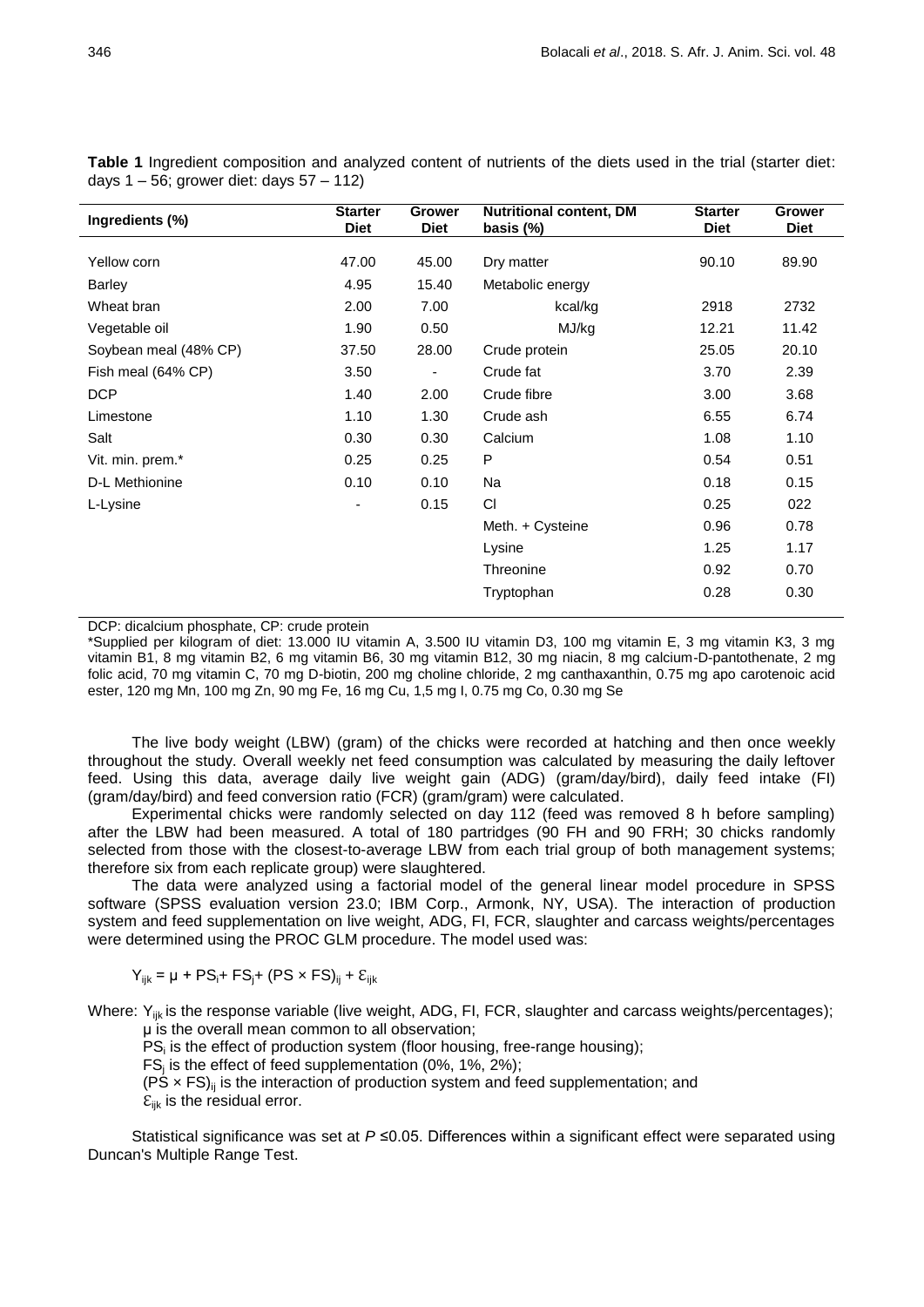## **Results and Discussion**

The poultry reared under FRH system have access to the outdoors and they can therefore consume grass, insects and worms in addition to their diets. Furthermore, access to the outdoors in this production system may play a role in the increasing the performance of poultry that is not completely domesticated, for example partridges, thereby improving animal welfare and reducing stress (Fanatico *et al.*, 2005; Yamak *et al.*, 2016).

Hatching weights were 14.70 g and 14.80 g, 14.86 g and 14.70 g, and 14.77 g and 14.75 g for the control, trial 1%, and trial 2% groups in the free-range and cage management systems, respectively. The LBW results for birds fed different levels of yeast autolysate and for the different management systems, are indicated in Table 2. The LBW of the partridges reared in the FH system were, at all time points (except for the 14<sup>th</sup> day), higher compared to those reared in the FRH system ( $P$  <0.05). Dietary supplementation with yeast autolysate increased the LBW when compared to the control group on the 28<sup>th</sup> (*P* <0.002), 42<sup>nd</sup> (*P*  $\leq$  0.000), 84<sup>th</sup> (*P* <0.023), 98<sup>th</sup> (*P* <0.002), and 112<sup>th</sup> (*P* <0.000) day across both production systems. These results were consistent with the results of a study conducted by Bolacali & Irak (2017), reporting that adding yeast autolysate to quaildiets increased their live weights. The highest LBWs were determined in the trial 1% and 2% groups reared in the FH system. The interaction between production system and feed supplementation had no effect on LBW at any age.

|  |                                                                |  |  | Table 2 Effects of production system (PS) and yeast autolysate supplementation (FS) on the live body |  |  |  |
|--|----------------------------------------------------------------|--|--|------------------------------------------------------------------------------------------------------|--|--|--|
|  | weights (g) of male Alectoris chukar at different time periods |  |  |                                                                                                      |  |  |  |

| <b>Groups</b>          |                                  | $14th$ day   | $28th$ day          | 42 <sup>th</sup> day | $56th$ day   | 70 <sup>th</sup> day | 84 <sup>th</sup> day | 98 <sup>th</sup> day | $112^{th}$ day      |
|------------------------|----------------------------------|--------------|---------------------|----------------------|--------------|----------------------|----------------------|----------------------|---------------------|
|                        |                                  |              |                     |                      |              |                      |                      |                      |                     |
|                        | Control                          | 45.64        | 114.15              | 193.89               | 288.68       | 370.60               | 436.14               | 486.99               | 510.71              |
| Free-range             | Trial 1%                         | 45.80        | 118.46              | 208.21               | 297.60       | 368.39               | 454.29               | 499.10               | 525.80              |
|                        | Trial 2%                         | 45.18        | 116.35              | 204.10               | 297.05       | 372.91               | 446.20               | 495.77               | 524.00              |
| Floor                  | Control                          | 44.65        | 117.05              | 206.03               | 302.19       | 382.01               | 454.60               | 501.95               | 524.81              |
|                        | Trial 1%                         | 45.93        | 119.32              | 211.73               | 310.78       | 392.39               | 465.64               | 518.77               | 544.15              |
|                        | Trial 2%                         | 46.41        | 120.75              | 210.43               | 301.27       | 397.49               | 471.90               | 519.66               | 541.61              |
| <b>SEM</b>             |                                  | 0.44         | 0.93                | 1.97                 | 4.58         | 6.57                 | 5.59                 | 4.08                 | 3.12                |
| Production System (PS) |                                  |              |                     |                      |              |                      |                      |                      |                     |
|                        | Free-range                       | 45.54        | 116.32              | 202.07               | 294.44       | 370.63               | 445.54               | 493.95               | 520.17              |
|                        | Floor                            | 45.66        | 119.04              | 209.40               | 304.74       | 390.63               | 464.04               | 513.46               | 536.85              |
| <b>SEM</b>             |                                  | 0.25         | 0.54                | 1.14                 | 2.65         | 3.79                 | 3.23                 | 2.36                 | 1.80                |
|                        | <b>Feed Supplementation (FS)</b> |              |                     |                      |              |                      |                      |                      |                     |
|                        | Control                          | 45.14        | $115.60^{b}$        | 199.96 <sup>b</sup>  | 295.43       | 376.31               | 445.37 <sup>b</sup>  | 494.47 <sup>b</sup>  | 517.76 <sup>b</sup> |
|                        | Trial 1%                         | 45.87        | $118.89^{a}$        | $209.97^a$           | 304.19       | 380.39               | 459.96 <sup>a</sup>  | $508.94^{a}$         | 534.98 <sup>a</sup> |
|                        | Trial 2%                         | 45.79        | $118.55^a$          | $207.27^a$           | 299.16       | 385.20               | $459.05^a$           | 507.71 <sup>a</sup>  | 532.80 <sup>a</sup> |
| <b>SEM</b>             |                                  | 0.31         | 0.66                | 1.39                 | 3.24         | 4.65                 | 3.95                 | 2.89                 | 2.21                |
| Source of Variation    |                                  |              |                     |                      |              |                      |                      |                      |                     |
| <b>PS</b>              |                                  | $0.729^{ns}$ | $0.001**$           | $0.000***$           | $0.010*$     | $0.001**$            | $0.000***$           | $0.000***$           | $0.000***$          |
| FS.                    |                                  | $0.213^{ns}$ | $0.002**$           | $0.000***$           | $0.176^{ns}$ | $0.410^{ns}$         | $0.023*$             | $0.002**$            | $0.000***$          |
| <b>PSxFS</b>           |                                  | $0.055^{ns}$ | 0.181 <sup>ns</sup> | $0.100^{ns}$         | $0.523^{ns}$ | $0.534^{ns}$         | $0.448^{ns}$         | $0.556^{ns}$         | $0.769^{ns}$        |

ab Means in the same column with different superscripts differ significantly (*P* <0.05) according to the Duncan test ns Not Significant (*P* >0.05), \* *P* <0.05, \*\* *P* <0.01, \*\*\* *P* <0.001, SEM: standard error of means.

The growth performances of partridges raised in the different production systems and feed supplementation groups are presented in Table 3. The ADG over the complete study period (4.43 - 4.73 g/day/bird) was similar to the results reported by Arslan (2004), lower than the results reported by Yamak *et al.* (2016) and higher than those reported by Khaksar *et al.* (2014). The interaction between production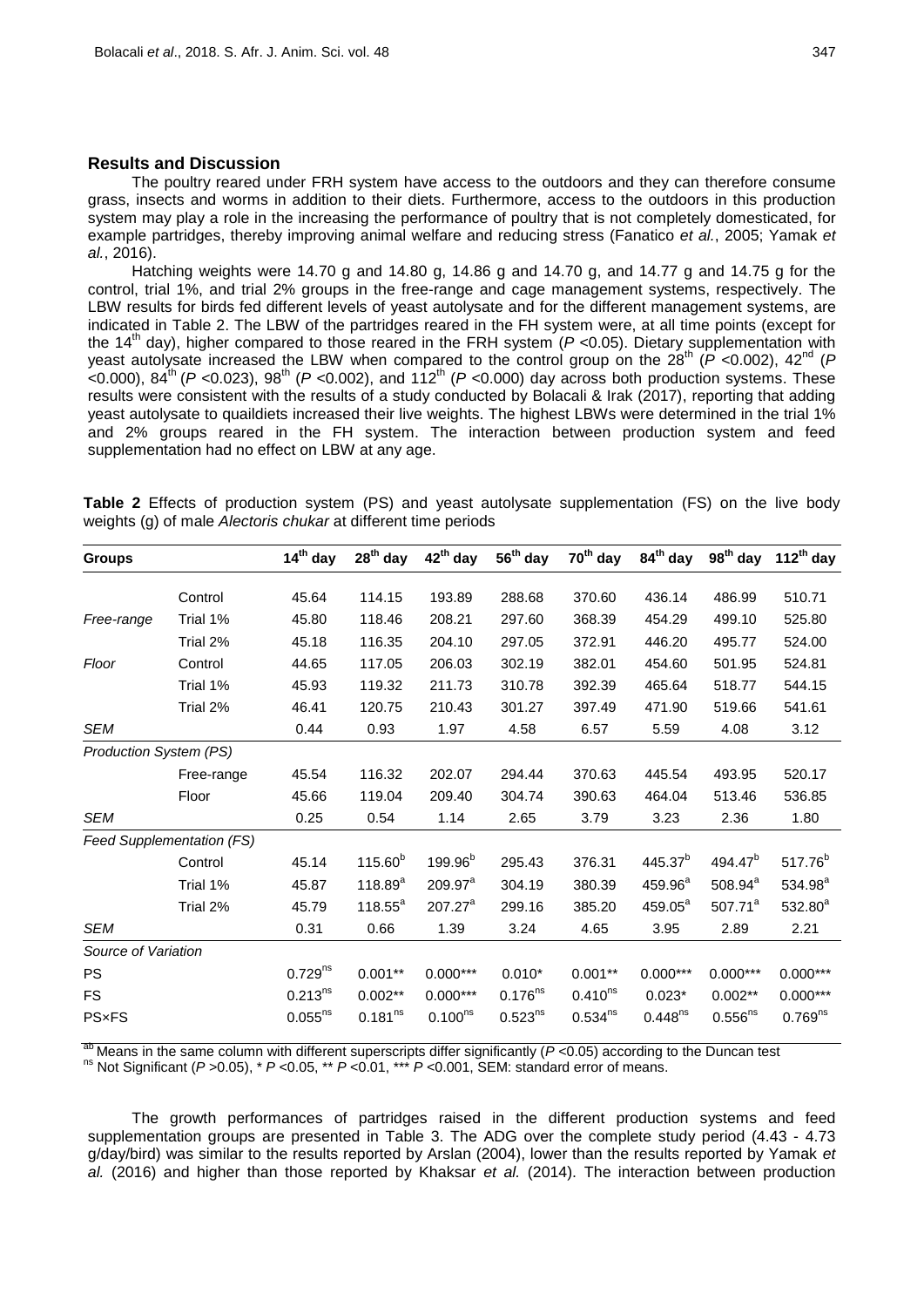system and feed supplementation had no effect on ADG during the starter, grower, and overall periods. The highest ADG was detected in the trial1% group in the FH system during the starter and overall periods, and in the trial 2% group in the FH system during the grower period. Dietary supplementation with yeast autolysate therefore increased ADG significantly during the grower and overall periods (*P* <0.042). The best performance was in the trial 2% group during the grower period (*P* <0.046), and in the trial 1% group during the overall period (*P* <0.000). In terms of production system, the best ADG performance was determined in the chicksreared in the FH systemduring the starter (*P* >0.008) and overall (*P* >0.000) periods.

**Table 3** Effects of production system (PS) and yeast autolysate supplementation (FS) on the daily live weight gain (g/day/bird), daily feed intake (g/day/bird) and feed conversion rate (g/g) of male *Alectoris chukar* at different periods (mean)

| <b>Groups</b>                 |                                  |                       | <b>Starter period</b><br>(from $1st$ to $56th$ day) |                   |                   | <b>Grower period</b><br>(from $57th$ to 112 <sup>nd</sup> day) |                   | <b>Overall period</b><br>(from $1st$ to $112nd$ day) |                     |                   |  |
|-------------------------------|----------------------------------|-----------------------|-----------------------------------------------------|-------------------|-------------------|----------------------------------------------------------------|-------------------|------------------------------------------------------|---------------------|-------------------|--|
|                               |                                  | <b>ADG</b>            | F1                                                  | <b>FCR</b>        | <b>ADG</b>        | FI.                                                            | <b>FCR</b>        | <b>ADG</b>                                           | FI                  | <b>FCR</b>        |  |
|                               | Control                          | 4.89                  | 24.27                                               | 4.96              | 4.05              | 39.53                                                          | 9.77              | 4.43                                                 | 31.90               | 7.21              |  |
| Free-range                    | Trial 1%                         | 5.05                  | 23.71                                               | 4.71              | 4.14              | 39.45                                                          | 9.57              | 4.56                                                 | 31.58               | 6.92              |  |
|                               | Trial 2%                         | 5.04                  | 23.72                                               | 4.71              | 4.16              | 39.36                                                          | 9.47              | 4.55                                                 | 31.54               | 6.94              |  |
| Floor                         | Control                          | 5.13                  | 23.80                                               | 4.65              | 3.98              | 38.98                                                          | 9.83              | 4.55                                                 | 31.39               | 6.89              |  |
|                               | Trial 1%                         | 5.29                  | 23.54                                               | 4.46              | 4.17              | 38.72                                                          | 9.30              | 4.73                                                 | 31.13               | 6.58              |  |
|                               | Trial 2%                         | 5.12                  | 23.30                                               | 4.56              | 4.29              | 38.71                                                          | 9.05              | 4.71                                                 | 31.01               | 6.59              |  |
| <b>SEM</b>                    |                                  | 0.08                  | 0.11                                                | 0.07              | 0.08              | 0.24                                                           | 0.19              | 0.03                                                 | 0.11                | 0.05              |  |
| <b>Production System (PS)</b> |                                  |                       |                                                     |                   |                   |                                                                |                   |                                                      |                     |                   |  |
|                               | Free-range                       | 4.99                  | 23.90                                               | 4.79              | 4.12              | 39.45                                                          | 9.60              | 4.51                                                 | 31.67               | 7.02              |  |
|                               | Floor                            | 5.18                  | 23.55                                               | 4.55              | 4.15              | 38.80                                                          | 9.39              | 4.66                                                 | 31.18               | 6.69              |  |
| <b>SEM</b>                    |                                  | 0.05                  | 0.06                                                | 0.04              | 0.05              | 0.14                                                           | 0.11              | 0.02                                                 | 0.06                | 0.03              |  |
|                               | <b>Feed Supplementation (FS)</b> |                       |                                                     |                   |                   |                                                                |                   |                                                      |                     |                   |  |
|                               | Control                          | 5.01                  | $24.04^a$                                           | 4.80 <sup>a</sup> | 4.01 <sup>b</sup> | 39.26                                                          | 9.80 <sup>a</sup> | $4.49^{b}$                                           | $31.65^a$           | 7.05 <sup>a</sup> |  |
|                               | Trial 1%                         | 5.17                  | $23.62^{b}$                                         | $4.58^{b}$        | $4.15^{ab}$       | 39.08                                                          | $9.43^{ab}$       | $4.65^a$                                             | $31.35^{b}$         | $6.75^{b}$        |  |
|                               | Trial 2%                         | 5.08                  | $23.51^{b}$                                         | $4.64^{b}$        | $4.23^{a}$        | 39.04                                                          | $9.26^{b}$        | 4.63 <sup>a</sup>                                    | $31.27^{b}$         | $6.77^{b}$        |  |
| <b>SEM</b>                    |                                  | 0.06                  | 0.08                                                | 0.05              | 0.06              | 0.17                                                           | 0.14              | 0.02                                                 | 0.08                | 0.03              |  |
| Source of Variation           |                                  |                       |                                                     |                   |                   |                                                                |                   |                                                      |                     |                   |  |
| PS                            |                                  | $0.008**$             | $0.000***$                                          | $0.000***$        | $0.648^{ns}$      | $0.003**$                                                      | $0.190^{ns}$      | $0.000***$                                           | $0.000***$          | $0.000***$        |  |
| <b>FS</b>                     |                                  | $0.163^{ns}$          | $0.000***$                                          | $0.013*$          | $0.046*$          | $0.637^{ns}$                                                   | $0.027*$          | $0.000***$                                           | $0.006**$           | $0.000***$        |  |
| <b>PSxFS</b>                  |                                  | $0.521$ <sup>ns</sup> | 0.361 <sup>ns</sup>                                 | $0.541^{ns}$      | $0.450^{ns}$      | 0.929 <sup>ns</sup>                                            | $0.448^{ns}$      | 0.743 <sup>ns</sup>                                  | 0.939 <sup>ns</sup> | $0.933^{ns}$      |  |

ab Means in the same column with different superscripts differ significantly ( $P$  <0.05), as indicated by the Duncan test ns Not Significant (*P* >0.05), \* *P* <0.05, \*\* *P* <0.01, \*\*\* *P* <0.001, SEM: standard error of means, ADG: daily live weight gain, FI: daily feed intake, FCR: feed conversion ratio

In this study, the FI during the overall period was 31.01 - 31.90 g/day/bird, and this value was determined to be similar to the results reported by Arslan (2004), lower than the results reported by Khaksar *et al.* (2014) and higher than the results reported by Sengul *et al.* (2005). The interaction between production system and feed supplementation had no effect on FI at any time point (*P* >0.05), but the lowest FI was determined in the trial 2% group raised in the FH system across all periods. It was observed that the FI was higher in the FRH system compared to the FH system (P <0.001), across all periods. Lower feed consumption in the FH group has been associated with ease of maintaining temperature within the optimal range, due to higher storage densities. However, it is also possible to explain this as being due to the increased movement of partridges in the FRH system due to the decrease in the number of animals per unit area, leading to higher feed consumption in the partridges grown in the FRH system compared to that of the FH system (Esen *et al.*, 2006; Ahammed *et al.*, 2014).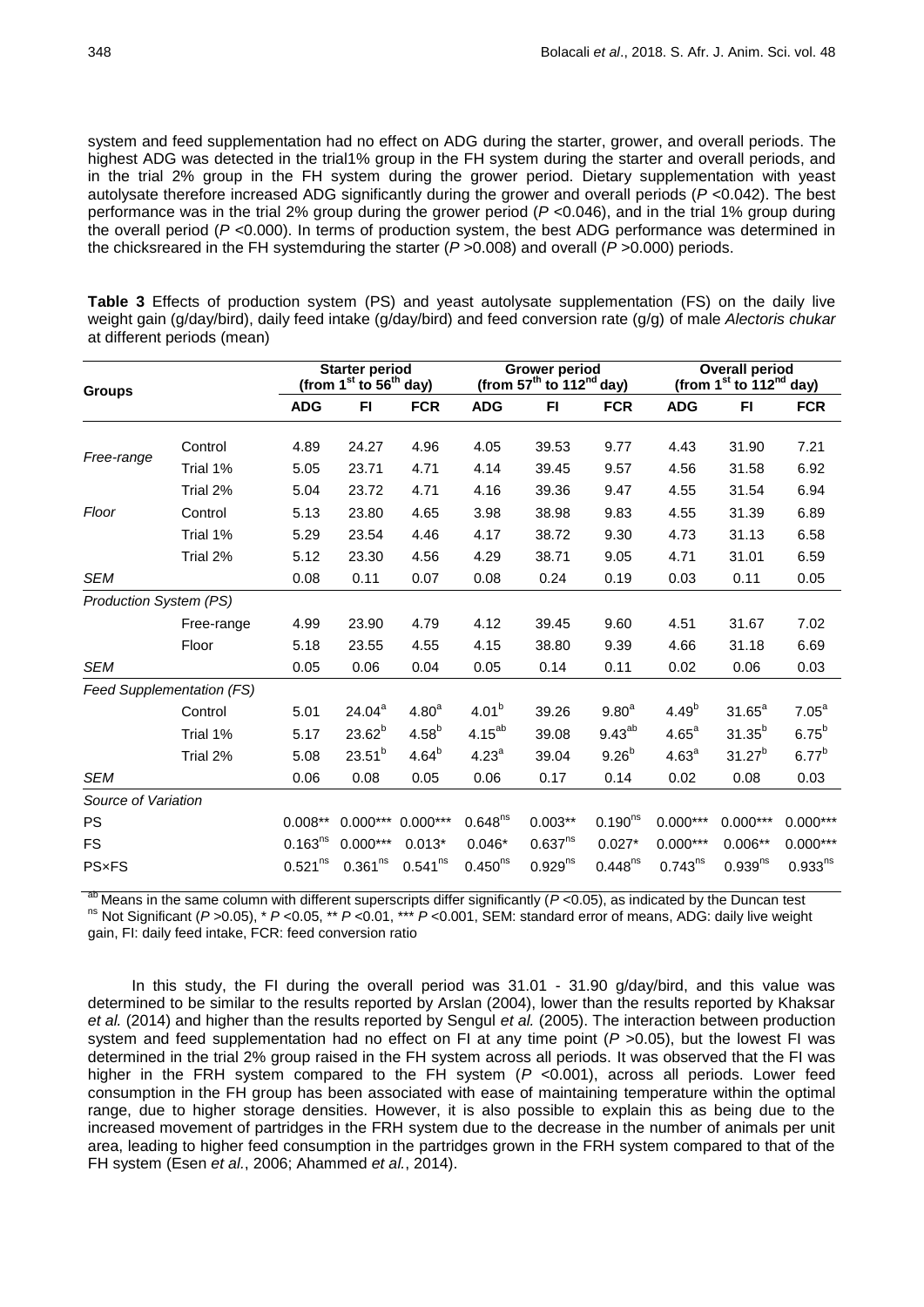The FCR during the overall study period was 6.59 - 7.21 g/g, similar to the results reported by Arslan (2004), lower than the results reported by Khaksar *et al.* (2014), and higher than the results reported by Gulsen *et al.* (2010). The interaction between production system and feed supplementation had no effect on FCR across all periods. The lowest FCR was determined in the trial 1% group raised in the FH system during the starter and overall periods. During the overall period, the chicks reared in the FH system had a lower FCR compared to the chicks reared in the FRH system (*P* <0.000). The improvement in FCR in the FH groups may be associated with the fact that, since there is an area of 592 cm<sup>2</sup>/chick in this production system and 2500 + 7500 cm<sup>2</sup>/chick in the FRH system, the metabolic energy requirement in the FRH System is increased and a wider range of motion depending on the low stock density, the feed consumption is also increased when compared with those reared in the FH system (Sarica *et al.*, 2009). Dietary supplementation with yeast autolysate improved the FCR in both the FH and FRH groups across all rearing periods of the study (*P* <0.05). These results were similar to those found by Khaksar *et al.* (2014) in their study conducted on partridges.

It was determined that the addition of yeast autolysate exerted a positive effect on growth performance. This positive effect might be related to the effect of the MOS contained in the yeast autolysate, which decrease the reproduction of pathogenic bacteria in the digestive system, promote the health of the digestive system and increase the absorption of the nutrient elements (Mousa *et al.*, 2014; Bolacali & Irak, 2017). The differences in results between this and previous studies might stem from the partridge species used in the study, the compound and dose of the additives used in the feeds, or the management conditions.

As presented in Tables 4 and 5, there were no effects of the interaction between production system and yeast autolysate on the weights and percentages of carcass parameters (*P* >0.05). The slaughter (*P* <0.000), hot carcass (*P* <0.000), cold carcass (*P* <0.000), liver (*P* <0.026), breast (*P* <0.000), back (*P* <0.005), and abdominal fat (*P* <0.000) weights in the FH groups were increased compared to those of the

| <b>Production</b><br><b>System</b> | <b>Feed Additive Slaughter</b>   |                     | Hot<br>$\mbox{carcass}^{\boldsymbol{\#}}$ | Cold<br>carcass# Heart Liver Gizzard Breast Leg                                                                                          |      |                |                                                                                                                                                                 |                                                                       |       |                         | <b>Wing Back Neck</b> |       | Abdominal<br>fat    |
|------------------------------------|----------------------------------|---------------------|-------------------------------------------|------------------------------------------------------------------------------------------------------------------------------------------|------|----------------|-----------------------------------------------------------------------------------------------------------------------------------------------------------------|-----------------------------------------------------------------------|-------|-------------------------|-----------------------|-------|---------------------|
|                                    |                                  |                     |                                           |                                                                                                                                          |      |                |                                                                                                                                                                 |                                                                       |       |                         |                       |       |                     |
| Free-range                         | Control                          | 510.71              | 368.05                                    | 362.66                                                                                                                                   | 2.59 | 7.65           | 9.77                                                                                                                                                            | 129.89 89.84 38.86 78.36 20.94                                        |       |                         |                       |       | 4.79                |
|                                    | Trial 1%                         | 525.80              | 388.35                                    | 383.31                                                                                                                                   | 2.57 | 8.00           | 10.17                                                                                                                                                           | 140.91 95.72 39.16 81.28 21.79                                        |       |                         |                       |       | 4.45                |
|                                    | Trial 2%                         | 524.00              | 386.78                                    | 381.46                                                                                                                                   | 2.51 | 7.94           | 9.77                                                                                                                                                            | 140.05 96.49 38.97 79.72 21.86                                        |       |                         |                       |       | 4.38                |
| Floor                              | Control                          | 524.81              | 385.24                                    | 375.53                                                                                                                                   | 2.48 | 7.77           | 8.06                                                                                                                                                            | 139.00                                                                | 90.39 |                         | 37.39 81.81           | 21.33 | 5.62                |
|                                    | Trial 1%                         | 544.15              | 407.78                                    | 397.52                                                                                                                                   | 2.61 | 8.20           | 8.92                                                                                                                                                            | 149.79                                                                |       | 96.97 37.84 85.38 22.52 |                       |       | 5.03                |
|                                    | Trial 2%                         | 541.61              | 405.74                                    | 395.57                                                                                                                                   | 2.50 | 8.13           | 9.01                                                                                                                                                            | 148.71                                                                | 97.06 |                         | 38.24 84.43 22.25     |       | 4.89                |
| <b>SEM</b>                         |                                  | 3.12                | 2.44                                      | 3.03                                                                                                                                     | 0.13 | 0.09           | 0.37                                                                                                                                                            | 1.11                                                                  | 1.54  | 0.50                    | 1.66                  | 0.25  | 0.15                |
| Production System (PS)             |                                  |                     |                                           |                                                                                                                                          |      |                |                                                                                                                                                                 |                                                                       |       |                         |                       |       |                     |
|                                    | Free-range                       | 520.17              | 381.06                                    | 375.81                                                                                                                                   | 2.56 | 7.86           | 9.90                                                                                                                                                            | 136.95                                                                | 94.01 |                         | 39.00 79.78 21.53     |       | 4.54                |
|                                    | Floor                            | 536.85              | 399.58                                    | 389.54                                                                                                                                   | 2.53 | 8.03           | 8.66                                                                                                                                                            | 145.83                                                                | 94.81 |                         | 37.82 83.87 22.03     |       | 5.18                |
| <b>SEM</b>                         |                                  | 1.80                | 1.41                                      | 1.75                                                                                                                                     | 0.07 | 0.05           | 0.22                                                                                                                                                            | 0.64                                                                  | 0.89  | 0.29                    | 0.96                  | 0.14  | 0.09                |
|                                    | <b>Feed Supplementation (FS)</b> |                     |                                           |                                                                                                                                          |      |                |                                                                                                                                                                 |                                                                       |       |                         |                       |       |                     |
|                                    | Control                          | 517.76 <sup>b</sup> | 376.64 <sup>b</sup>                       | $369.10^{b}$                                                                                                                             | 2.53 | $7.71^{b}$     | 8.91                                                                                                                                                            | 134.45 <sup>b</sup> 90.11 <sup>b</sup> 38.12 80.08 21.13 <sup>b</sup> |       |                         |                       |       | 5.20 <sup>a</sup>   |
|                                    | Trial 1%                         | 534.98 <sup>a</sup> | 398.07 <sup>a</sup>                       | $390.41^a$                                                                                                                               | 2.59 | $8.10^{a}$     | 9.54                                                                                                                                                            | 145.35 <sup>ª</sup> 96.34 <sup>ª</sup> 38.50 83.33 22.15 <sup>ª</sup> |       |                         |                       |       | $4.74^{b}$          |
|                                    | Trial 3%                         | $532.80^{a}$        | 396.26 <sup>a</sup>                       | $388.52^a$                                                                                                                               | 2.51 | $8.04^{\circ}$ | 9.39                                                                                                                                                            | 144.38 <sup>ª</sup> 96.77 <sup>ª</sup> 38.61 82.07 22.05 <sup>ª</sup> |       |                         |                       |       | 4.63 <sup>b</sup>   |
| <b>SEM</b>                         |                                  | 2.21                | 1.73                                      | 2.14                                                                                                                                     | 0.09 | 0.06           | 0.26                                                                                                                                                            | 0.78                                                                  | 1.09  | 0.35                    | 1.18                  | 0.18  | 0.11                |
| Source of Variation                |                                  |                     |                                           |                                                                                                                                          |      |                |                                                                                                                                                                 |                                                                       |       |                         |                       |       |                     |
| <b>PS</b>                          |                                  | $0.000***$          | $0.000***$                                | $0.000***$ $0.779^{ns}$ $0.026*$ $0.000***$ $0.000***$ $0.535^{ns}$ $0.007**$ $0.005**$ $0.053^{ns}$                                     |      |                |                                                                                                                                                                 |                                                                       |       |                         |                       |       | $0.000***$          |
| <b>FS</b>                          |                                  | $0.000***$          | $0.000***$                                | $0.000***$ 0.806 <sup>ns</sup> 0.000*** 0.228 <sup>ns</sup> 0.000*** <sup>0.000**</sup> 0.604 <sup>ns</sup> 0.162 <sup>ns</sup> 0.000*** |      |                |                                                                                                                                                                 |                                                                       |       |                         |                       |       | $0.002**$           |
| <b>PSxFS</b>                       |                                  | 0.769 <sup>ns</sup> | 0.891 <sup>ns</sup>                       | $0.970^{ns}$                                                                                                                             |      |                | $0.823^{\text{ns}}$ $0.861^{\text{ns}}$ $0.451^{\text{ns}}$ $0.979^{\text{ns}}$ $0.968^{\text{ns}}$ $0.740^{\text{ns}}$ $0.931^{\text{ns}}$ $0.732^{\text{ns}}$ |                                                                       |       |                         |                       |       | 0.530 <sup>ns</sup> |

**Table 4** Effects of production system (PS) and yeast autolysate FS) supplementation on the slaughter and carcass weights (g) (mean) of the male *Alectoris chukar*

ab Means in the same column with different superscripts differ significantly, as indicated by the Duncan test ( $P$  <0.05).

<sup>ns</sup> Not Significant  $(P > 0.05)$ ,  $* P < 0.05$ ,  $** P < 0.01$ ,  $** P < 0.001$ , SEM standard error of means.

eviscerated carcass weight with neck weight.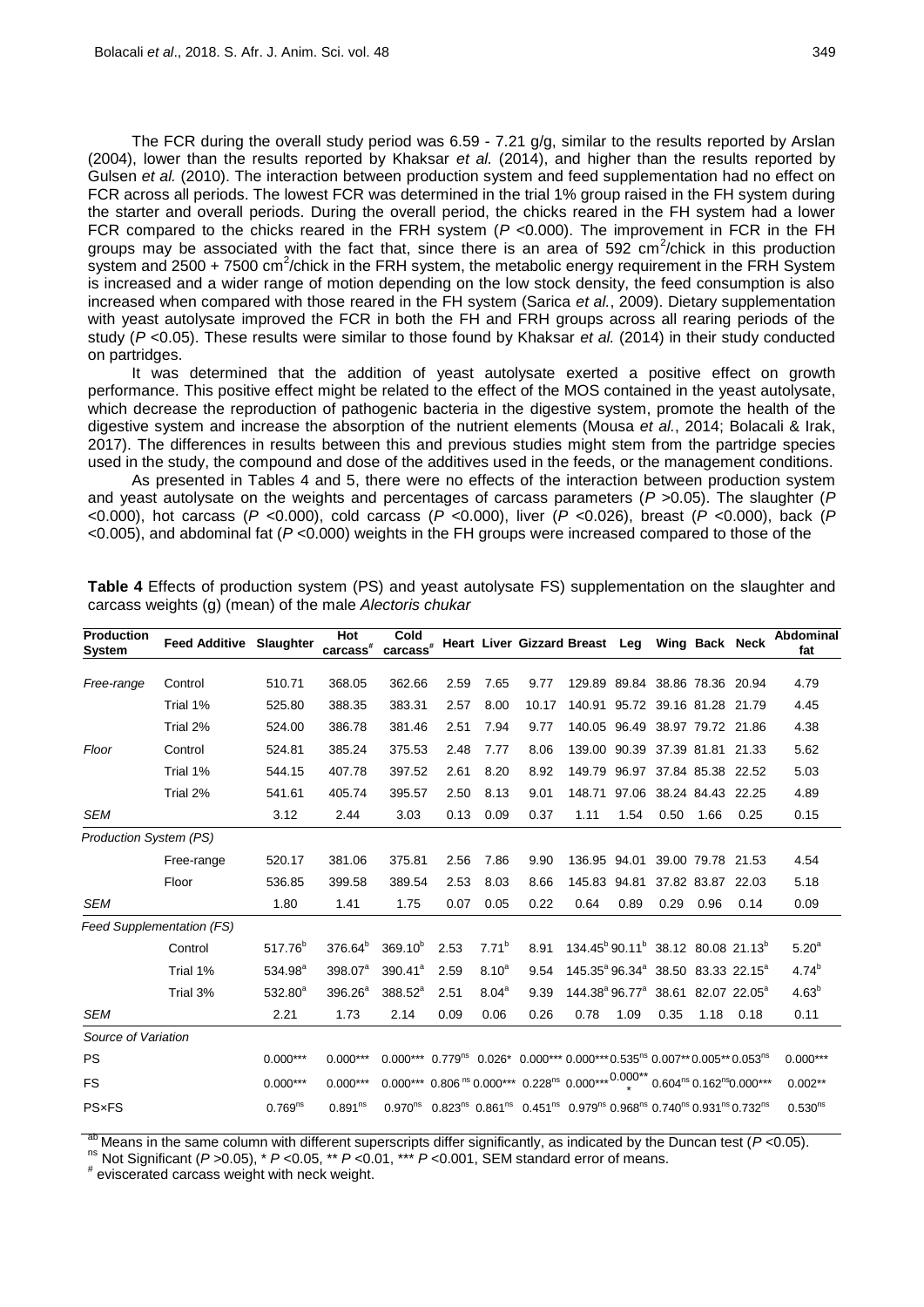| <b>Production</b><br>System      | Feed<br><b>Additive</b> | Hot<br>carcass     | Cold<br>carcass     |      |      | Heart <sup>1</sup> Liver <sup>1</sup> Gizzard <sup>1</sup> Breast <sup>2</sup> Leg <sup>2</sup>                                       |             |       |             |       | Wing <sup>2</sup> Back <sup>2</sup> Neck <sup>2</sup> | Abdominal<br>fat <sup>2</sup> |
|----------------------------------|-------------------------|--------------------|---------------------|------|------|---------------------------------------------------------------------------------------------------------------------------------------|-------------|-------|-------------|-------|-------------------------------------------------------|-------------------------------|
|                                  |                         |                    |                     |      |      |                                                                                                                                       |             |       |             |       |                                                       |                               |
| Free-range                       | Control                 | 72.07              | 71.01               | 0.51 | 1.50 | 1.91                                                                                                                                  | 35.82       | 24.77 | 10.72       | 21.61 | 5.77                                                  | 1.32                          |
|                                  | Trial 1%                | 73.87              | 72.89               | 0.49 | 1.52 | 1.94                                                                                                                                  | 36.76       | 24.98 | 10.22       | 21.20 | 5.68                                                  | 1.16                          |
|                                  | Trial 2%                | 73.81              | 72.80               | 0.48 | 1.52 | 1.86                                                                                                                                  | 36.72       | 25.31 | 10.22       | 20.89 | 5.73                                                  | 1.15                          |
| Floor                            | Control                 | 73.41              | 71.56               | 0.47 | 1.48 | 1.53                                                                                                                                  | 37.02       | 24.07 | 9.96        | 21.78 | 5.68                                                  | 1.50                          |
|                                  | Trial 1%                | 74.94              | 73.05               | 0.48 | 1.51 | 1.64                                                                                                                                  | 37.68       | 24.40 | 9.52        | 21.48 | 5.67                                                  | 1.27                          |
|                                  | Trial 2%                | 74.91              | 73.04               | 0.46 | 1.50 | 1.66                                                                                                                                  | 37.59       | 24.54 | 9.67        | 21.34 | 5.62                                                  | 1.24                          |
|                                  | <b>SEM</b>              | 0.23               | 0.29                | 0.02 | 0.01 | 0.07                                                                                                                                  | 0.09        | 0.39  | 0.09        | 0.37  | 0.05                                                  | 0.04                          |
| Production System (PS)           |                         |                    |                     |      |      |                                                                                                                                       |             |       |             |       |                                                       |                               |
|                                  | Free-range              | 73.25              | 72.23               | 0.49 | 1.51 | 1.90                                                                                                                                  | 36.43       | 25.02 | 10.38       | 21.23 | 5.73                                                  | 1.21                          |
|                                  | Floor                   | 74.42              | 72.55               | 0.47 | 1.50 | 1.61                                                                                                                                  | 37.43       | 24.33 | 9.71        | 21.54 | 5.66                                                  | 1.33                          |
|                                  | <b>SEM</b>              | 0.13               | 0.17                | 0.01 | 0.01 | 0.04                                                                                                                                  | 0.05        | 0.23  | 0.05        | 0.22  | 0.03                                                  | 0.02                          |
| <b>Feed Supplementation (FS)</b> |                         |                    |                     |      |      |                                                                                                                                       |             |       |             |       |                                                       |                               |
|                                  | Control                 | 72.74 <sup>b</sup> | $71.28^{b}$         | 0.49 | 1.49 | 1.72                                                                                                                                  | $36.42^{b}$ | 24.42 | $10.34^{a}$ | 21.70 | 5.73                                                  | 1.41 <sup>a</sup>             |
|                                  | Trial 1%                | 74.40 <sup>a</sup> | $72.97^a$           | 0.48 | 1.51 | 1.79                                                                                                                                  | $37.22^a$   | 24.69 | $9.87^{b}$  | 21.34 | 5.67                                                  | $1.21^{b}$                    |
|                                  | Trial 2%                | $74.36^a$          | $72.92^a$           | 0.47 | 1.51 | 1.76                                                                                                                                  | $37.15^a$   | 24.92 | $9.94^{b}$  | 21.12 | 5.68                                                  | $1.19^{b}$                    |
|                                  | <b>SEM</b>              | 0.16               | 0.21                | 0.02 | 0.01 | 0.05                                                                                                                                  | 0.06        | 0.28  | 0.06        | 0.26  | 0.03                                                  | 0.03                          |
| Source of Variation              |                         |                    |                     |      |      |                                                                                                                                       |             |       |             |       |                                                       |                               |
| <b>PS</b>                        |                         | $0.000***$         | 0.198 <sup>ns</sup> |      |      | $0.265^{ns}$ 0.199 <sup>ns</sup> 0.000*** 0.000*** 0.040* 0.000*** 0.328 <sup>ns</sup> 0.069 <sup>ns</sup>                            |             |       |             |       |                                                       | $0.000***$                    |
| <b>FS</b>                        |                         | $0.000***$         | $0.000***$          |      |      | $0.715^{\text{ns}} 0.214^{\text{ns}} 0.644^{\text{ns}} 0.000^{***} 0.447^{\text{ns}} 0.000^{***} 0.310^{\text{ns}} 0.449^{\text{ns}}$ |             |       |             |       |                                                       | $0.000***$                    |
| <b>PSxFS</b>                     |                         | $0.812^{ns}$       | $0.783^{ns}$        |      |      | $0.856^{ns}$ $0.985^{ns}$ $0.424^{ns}$ $0.156^{ns}$ $0.971^{ns}$ $0.484^{ns}$ $0.932^{ns}$ $0.607^{ns}$                               |             |       |             |       |                                                       | $0.471^{ns}$                  |

**Table 5** Effects of production system (PS) and yeast autolysate supplementation (FS) on the slaughter and carcass percentages (mean) of the male *Alectoris chukar* (%)

ab Means in the same column with different superscripts differ significantly, as indicated by the Duncan test (*P* <0.05).

<sup>ns</sup> Not Significant  $(P > 0.05)$ ,  $* P < 0.05$ ,  $** P < 0.01$ ,  $** P < 0.001$ , SEM: standard error of means.

Proportioned to live body weight before slaughter.

<sup>2</sup> Proportioned to cold carcass weight.

FRH groups. On the other hand, the gizzard (*P* <0.000) and wing (*P* <0.007) weights of the partridges reared in the FRH system were higher compared to those of the partridges reared in the FH system.

This situation might be associated with the fact that the gizzards of the partridges reared in the FRH system were more developed compared to those of the partridges reared in the FH system, due to their scratching and pecking behaviour and their flying abilities may have been more developed, due to the decrease in stocking density. It was determined that the effects of production system on the carcass parameters (except for the weights of the liver and wings) were in accordance with the results reported by Yamak *et al.* (2016).

When the results were analyzed in terms of the dietary supplementation with yeast autolysate, the trial 1% and trial 2% groups had higher slaughter, hot carcass, cold carcass, liver, breast, leg, and neck weights (*P* <0.000) compared to those of the control group, but abdominal fat weights were lower (*P* <0.002). The improved carcass parameters following the addition of yeast autolysate to diets might be associated with the fact that MOS, which is one of the components of the yeast autolysate, increases the heights of the villi in the intestines, as well as the digestibility of proteins (Spring, 1996; Yang *et al.*, 2007).

The average carcass yield in partridges is 72%, varying between 68% and 77% (Kokoszyński *et al.*, 2013; Khaksar *et al.*, 2014; Wnuk *et al.*, 2014; Yamak *et al.*, 2016). In the present study, the carcass yield was from 71.01% to 73.05%, breast percentages were from 35.82%to 37.68%, and leg percentages were from 24.07%to 25.31% (Table 5). The carcass yield in the present study was similar to the results of Gulsen *et al.* (2010), lower than the results of Yamak *et al.* (2016) and higher than the results of Cetin (2000). The breast percentages found in the present study were similar to the results of Yamak *et al.* (2016), but higher than the results of Gulsen *et al.* (2010). The leg percentages were similar to the results of Yamak *et al.*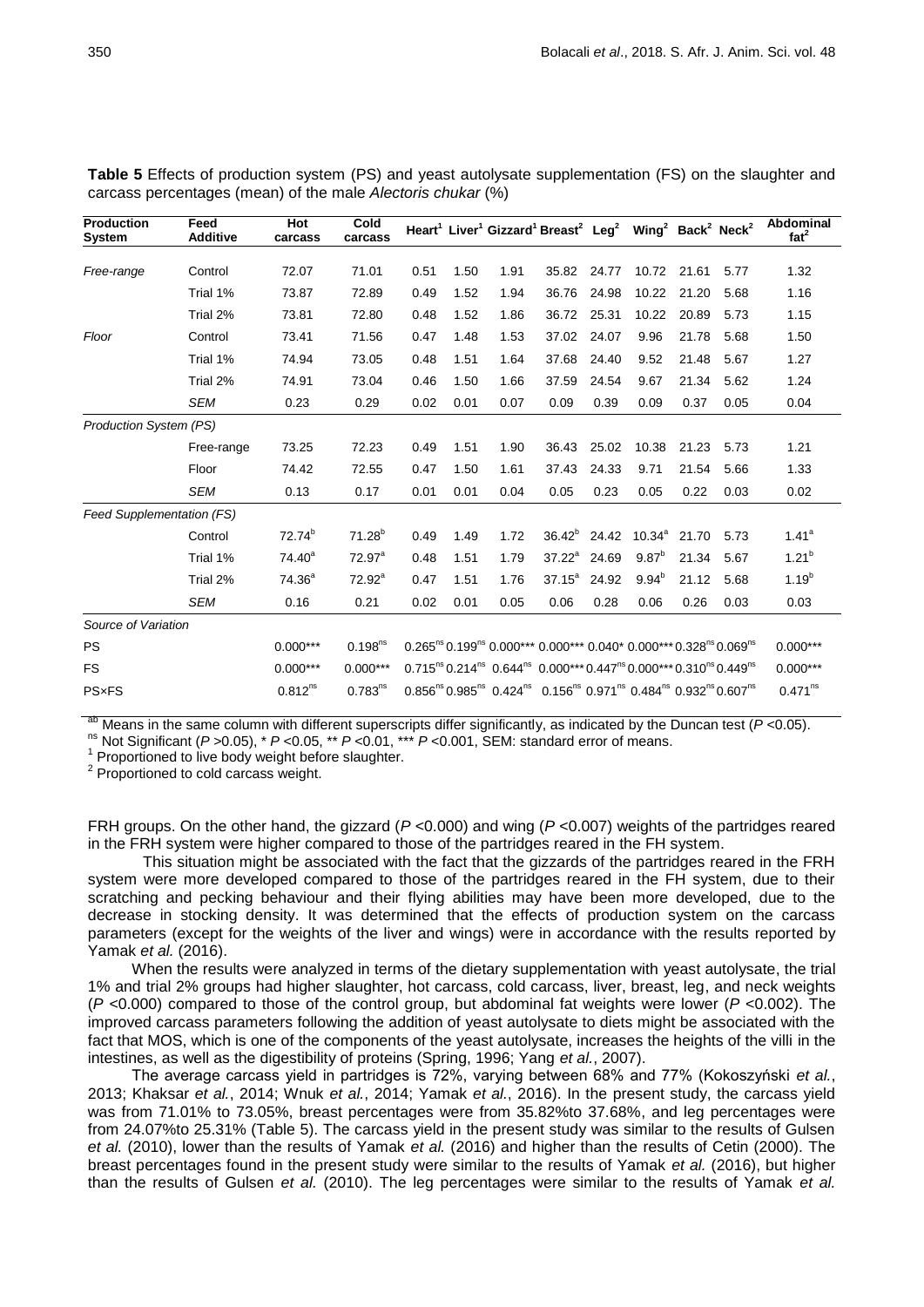(2016), lower than the results of Khaksar *et al.* (2014), but higher than those of Wnuk *et al.* (2014). Thus, in terms of carcass yield, breast and leg percentages, the results of this study are within the range of literature estimates.

Poultry housed in FRH systems are more physically active and exhibit more natural behavior compared to poultry housed in FH systems (Nielsen *et al.*, 2003; Leyendecker *et al.*, 2005; Sosnowka-Czajka *et al.*, 2006). In the present study, the gizzard (*P* <0.000) and leg percentages (*P* <0.04) in the FRH groups were elevated compared to those in the FR groups. This situation might stem from the fact that partridges reared in FRH are more active than those reared in FH, in terms of flying and litter-pecking. The fact that the gizzard percentages in FRH groups were highermay have been due to scratching, litter-pecking, and walking, which lead to more development of these muscles (Esen *et al.*, 2006). The hot carcass, breast, and abdominal fat percentages in partridges in the FH groups were higher than those in the FRH system (*P* <0.000). These results were in accordance with those reported by Yamak *et al.* (2016). The lowest abdominal fat percentages were observed in partridges reared in the FRH system in the trial 2% group. The FRH system reduced the abdominal fat percentages in the partridges (*P* <0.000). The current finding was similar to the outcomes of research that indicated a significant impact of housing system on the relative abdominal fat weight and reported lower weights with free-range systems (Dou *et al.*, 2009; Pavlovski *et al.*, 2009; Wang *et al.*, 2009).

In this study, the hot and cold carcass yields and breast percentages in the trial 1% group were higher than those of the other groups (*P* <0.000). Furthermore, the addition of yeast autolysate to the diet reduced abdominal fat percentage in a dose-dependent manner. Similar results, reported by Bolacali and Irak (2017), determined that the addition of yeast autolysate reduced the abdominal fat ratio in quail. Meanwhile, Falaki *et al.* (2011) reported that MOS addition had no effect on the percentage of abdominal fat in broiler chicks.

## **Conclusions**

Production systems did not have any significant effect on the carcass yield of partridges. Partridges reared in the FH system exhibited improved growth performance compared to those rearedin the FRH system; however, partridges reared in FRH had higher wing percentages and lower abdominal fat percentages compared to those reared in the FH system. The best growth performance, carcass yield, breast, and leg percentages were observed in partridges receiving 1% yeast autolysate in their diet. When considering the fact that partridges are gamebirds, that housing poultry in cage production systems has been prohibited in recent years and that there are positive effects associated with using yeast autolysate as a prebiotic, it is therefore recommended that a free-range production system is being used for partridge breeding with the addition of 1% yeast autolysate to the diet of the birds.

#### **Acknowledgments**

The authors give special thanks to R.A.Cihat Ozturk for his assistance in the research process, and the Spandidos Publications UK, Ltd. Language Editing Service for assistance with the English language and grammar in this manuscript.

#### **Authors' Contributions**

MB was in charge of organizing and supervising the course of the project and the article. MB, MK and LA took responsibility for the logical interpretation and presentation of the results. MB and TT wrote the manuscript.

### **Conflict of Interest Declaration**

The authors declare no conflict of interest.

#### **References**

- Ahammed, M., Chae, B.J., Lohakare, J., Keohavong, B., Lee, M.H., Lee, S.J., Kim, D.M., Lee1, J. Y.& Ohh, S.J., 2014. Comparison of aviary, barn and conventional cage raising of chickens on laying performance and egg quality. Asian Australas. J. Anim. Sci. 27, 1196-1203.
- Arslan, C., 2004. Effect of dietary probiotic supplementation on growth performance in the rock partridge (*Alectoris graeca*). Turk J Vet Anim Sci. 28, 887-891.
- AOAC, 2000. Official methods of analysis (17th ed.). Association of Official Analytical Chemists, Inc., Arlington, Virginia, USA.
- Aydin, D. & Aydin, R., 2012. The effects of dietary yeast extract containing mannan oligosaccharide and β-glucans on body performance, feed efficiency and carcass characteristics in Japanese quail. J. Anim. Sci. Adv. 2, 184-187.
- Bolacali, M. & Irak, K., 2017. Effect of dietary yeast autolysate on performance, slaughter, and carcass characteristics, as well as blood parameters, in quail of both genders. S. Afr. J. Anim. Sci. 47, 460-470.
- Bonos, E.M., Christaki, E.V. & Florou-Paneri, P.C., 2010. Performance and carcass characteristics of Japanese quail as affected by sex or mannan oligosaccharides and calcium propionate. S. Afr. J. Anim. Sci. 40, 173-184.
- Castanon, J.I.R., 2007. History of the use of antibiotic as growth promoters in European poultry feeds. Poult Sci. 86, 2466-2471.